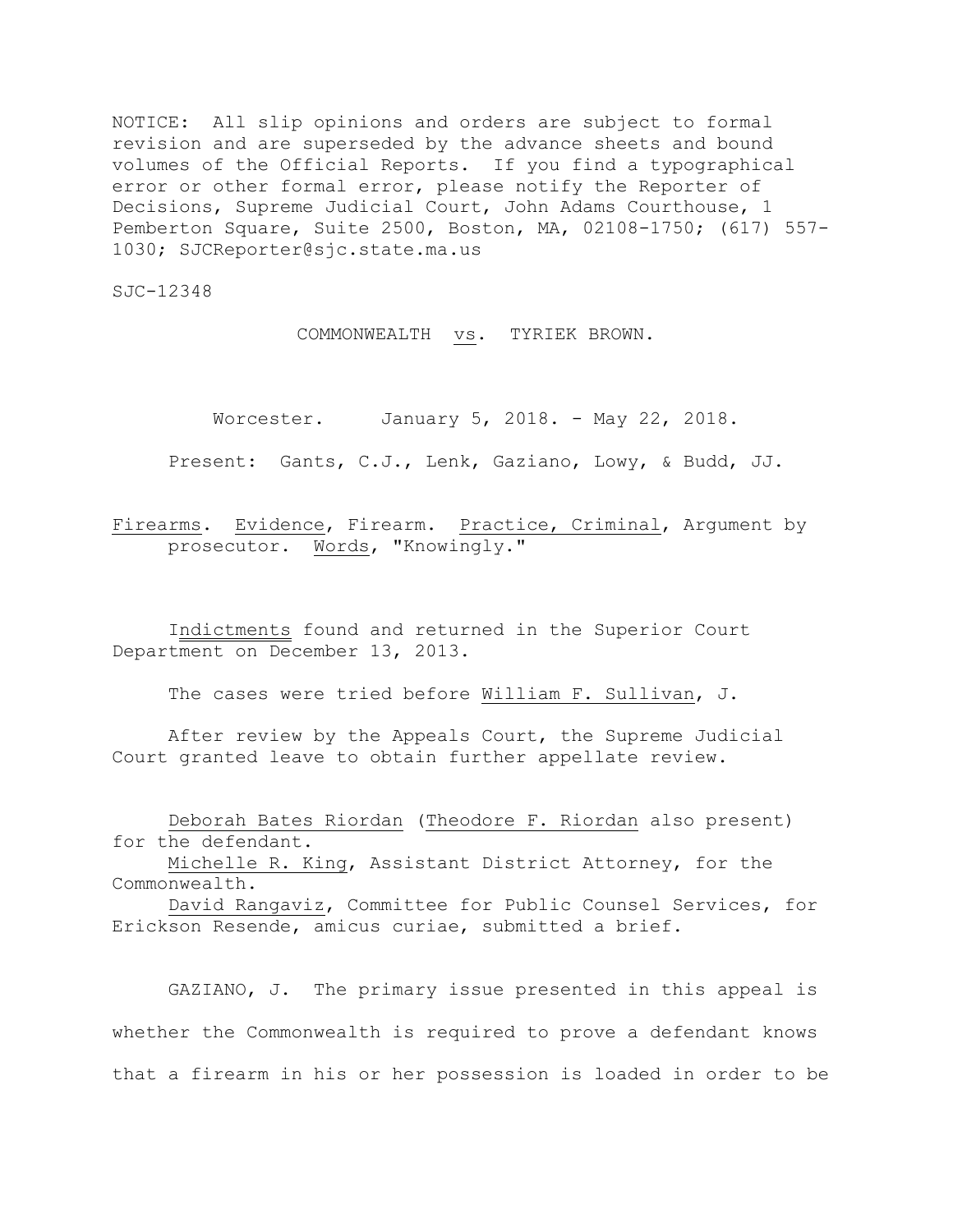convicted of unlawful possession of a loaded firearm under G. L. c. 269, § 10 (n).

After police officers discovered a loaded firearm in the rear console of a vehicle driven by the defendant, he was charged with and convicted of unlawful possession of a firearm, G. L. c. 269, § 10 (a), and unlawful possession of a loaded firearm, G. L. c. 269,  $\frac{10}{10}$  (n).<sup>1</sup> The defendant appealed from his convictions, and the Appeals Court vacated the conviction of possession of a loaded firearm, after it concluded that G. L. c. 269, § 10 (n), requires the Commonwealth to prove a defendant's knowledge that the firearm was loaded. See Commonwealth v. Brown, 91 Mass. App. Ct. 286, 287, 293 (2017). Because the defendant "could not have discerned whether the gun was loaded merely by looking at it," and the Commonwealth presented no evidence that the defendant had knowledge that the gun was loaded, the Appeals Court decided that there was "no basis on which a rational juror could conclude beyond a reasonable doubt that the defendant knew the gun was loaded." Id. at 293. The Appeals Court affirmed the conviction of possession of a firearm without a license, concluding that the

<sup>&</sup>lt;sup>1</sup> Before trial, a separate charge of possession of ammunition without a firearms identification card was dismissed at the request of the Commonwealth. The defendant was acquitted of possession of a firearm with a defaced serial number, and pleaded guilty to operation of a motor vehicle without a valid license.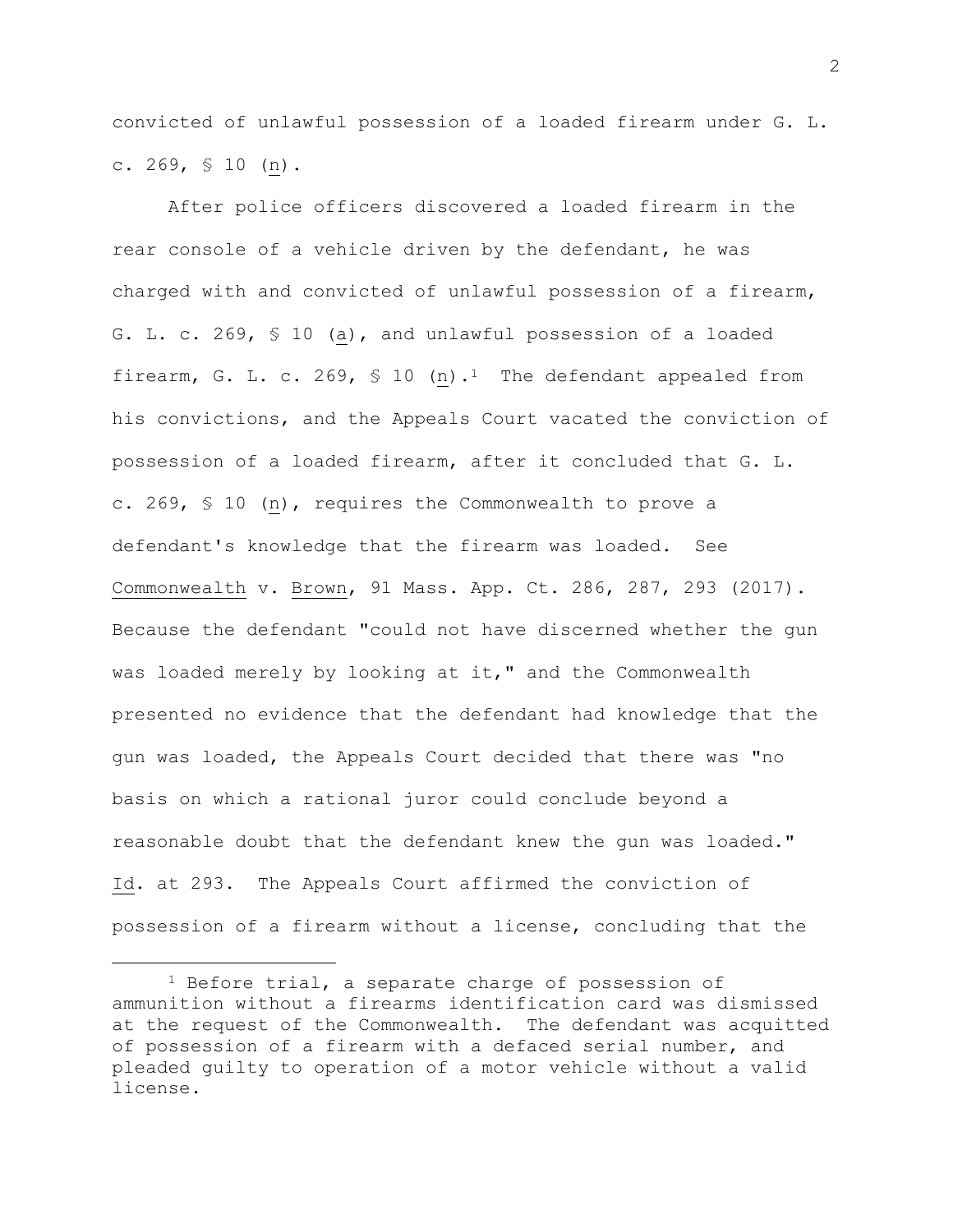prosecutor's closing argument was not improper and that, even if it was, it did not result in a substantial risk of a miscarriage of justice. Id. at 294. We allowed both parties' applications for further appellate review.

In its brief to this court, the Commonwealth contends that G. L. c. 269, § 10 (n), is merely a sentencing enhancement for the underlying offense of unlawful possession of a firearm, G. L. c. 269, § 10 (a). In this view, an additional element of knowledge that a firearm contains ammunition is not required to prove a violation of G. L. c. 269, § 10 (n). All that is required is knowledge of possession of a firearm**.** The defendant challenges the sufficiency of the evidence to support a conviction of possession of a loaded firearm and the Appeals Court's determination that the prosecutor's closing argument did not create a substantial risk of a miscarriage of justice.

We conclude that, to sustain a conviction under G. L. c. 269, § 10 (n), the Commonwealth must prove that a defendant knew the firearm he or she possessed was loaded. Because the Commonwealth presented no evidence in this case that could allow any rational trier of fact to find beyond a reasonable doubt that the defendant knew the firearm was loaded, the conviction of possession of a loaded firearm without a license cannot stand. Further, because we conclude that the Commonwealth's closing argument did not create a substantial risk of a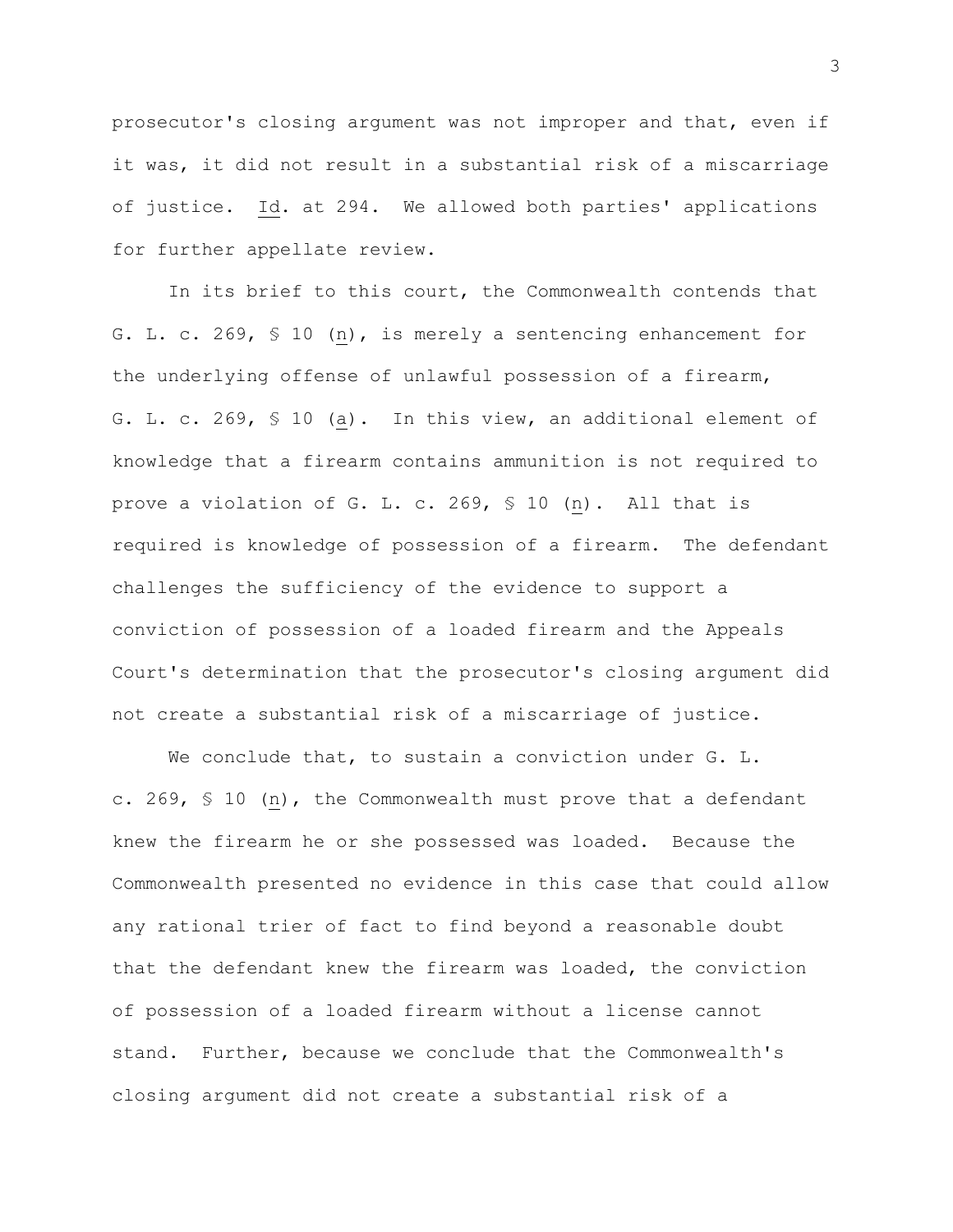miscarriage of justice, we affirm the conviction of possession of a firearm without a license, in violation of G. L. c. 269,  $$10$  (a).<sup>2</sup>

1. Background. As the defendant challenges the sufficiency of the evidence of his knowledge that the firearm was loaded, we recite the evidence in the light most favorable to the Commonwealth. Commonwealth v. Latimore, 378 Mass. 671, 677 (1979).

On the morning of July 4, 2013, State police Trooper Matthew Moran stopped a vehicle the defendant was driving on Interstate Route 290 in Worcester for a defective rear brake light. There were two passengers in the vehicle: a male passenger, Horace Murphy, in the front passenger seat; and a female passenger, Joelene Cataquet, in the back seat. Cataquet was asleep when the vehicle was stopped. The defendant said that he was returning from his former girl friend's house in Worcester and was headed back to Boston. He gave the trooper a Massachusetts identification card and a Massachusetts learner's permit. Murphy produced a Georgia driver's license. Moran determined through registry of motor vehicles records that both licenses were suspended in Massachusetts.

<sup>2</sup> We acknowledge the amicus brief submitted by Erickson Resende.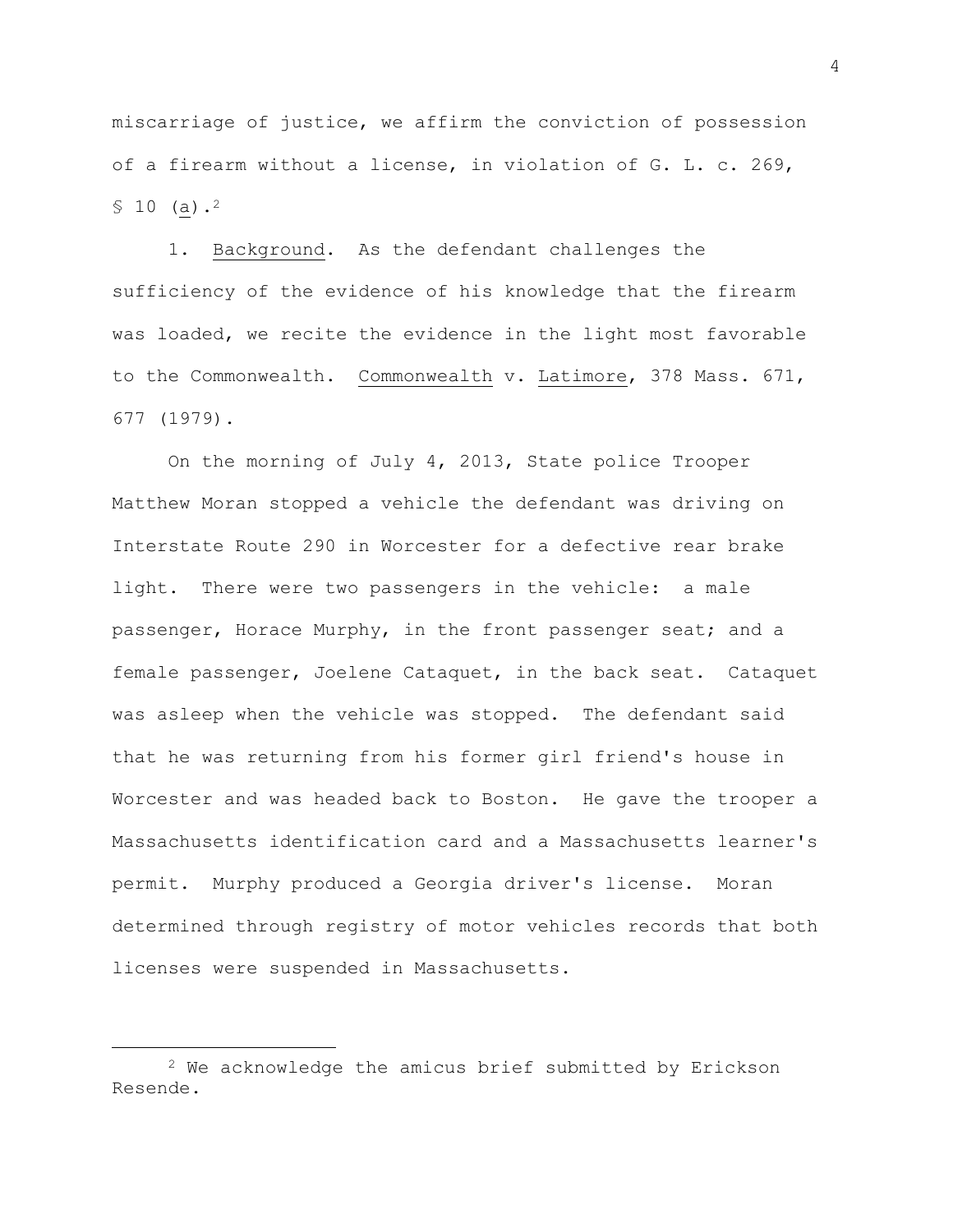After a second trooper, Patrick Mahady, arrived in response to Moran's request for backup, the defendant was arrested for driving with a suspended license and was placed in Mahady's cruiser. Moran then read the defendant the Miranda rights, and the defendant indicated that he understood those rights. At that point, Moran determined that, because Cataquet did not have a driver's license, the vehicle would have to be towed from the highway, as none of the occupants legally could drive it. In preparation for towing, Moran conducted an inventory search of the vehicle while the defendant was in Mahady's cruiser and the two passengers waited behind the vehicle near the guardrail. Moran discovered a handgun loaded with five rounds of ammunition in the console between the rear passenger seats. After this discovery, Mahady arrested both passengers.

On the drive to the State police barracks, the defendant initiated a conversation with Mahady, saying that he thought Murphy had a license to carry a firearm. The defendant also said that he had gone to his former girl friend's house in Worcester that morning to pick up some clothing. While he was there, the girl friend's sister began arguing with an unknown male and waving a firearm around. The defendant said that he grabbed the gun from the woman and left the house. When he returned to the vehicle, where Murphy and Cataquet were waiting, he handed the gun to Cataquet and said that they would get rid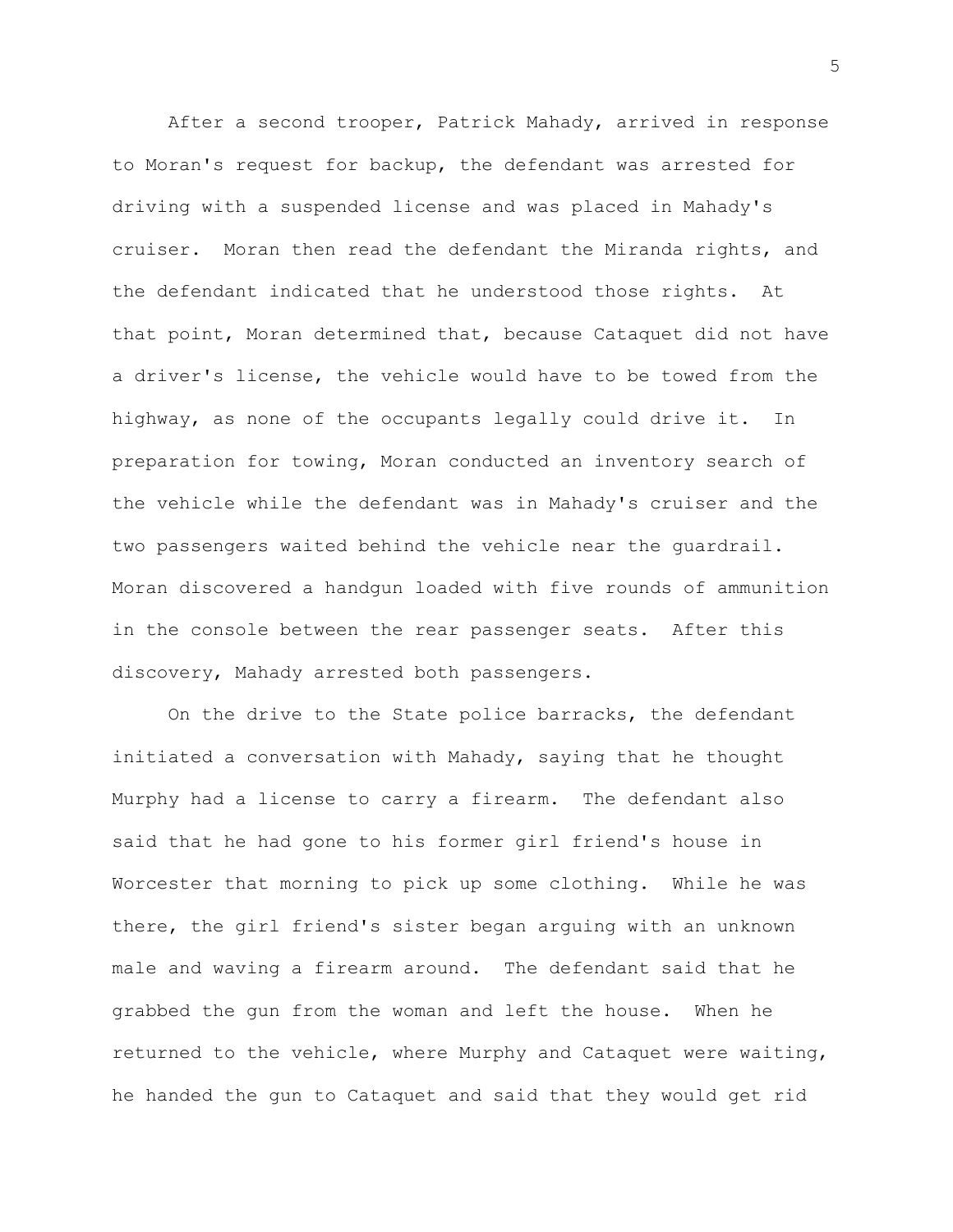of the gun later. Upon their arrival at the barracks, Mahady was called to another incident and left the defendant with Moran without mentioning the conversation. When Moran again advised the defendant of his Miranda rights, the defendant declined to speak with officers. At trial, Mahady testified to the substance of the conversation in the cruiser.

During booking, Cataquet gave a written statement, a redacted version of which was read in evidence by Mahady. $3$  As Mahady read it, the statement said,

"It is my firearm. I claim full responsibility for the firearm. I took it out of my purse and slid it into the rear console because it made my purse heavy  $\ldots$ .

"I took a nap while we were riding on the highway, and the two men in front, [the defendant] and [Murphy], did not know at all that I was carrying a fully loaded clip firearm in the vehicle. And when I woke up out of my nap, both the men were in handcuffs. The officer asked me if it was mine. I said no, but I was scared. But most importantly, I can't let two men lose their freedom because I . . . had the firearm on the ride to the station. I realized that, and that's why I'm writing this written statement. I take responsibility for my actions. The reasons I have a gun is because I was recently raped and felt the need to have a gun to protect myself. Once again, I take full responsibility."

There were no useable fingerprints on the firearm, the magazine, or the ammunition. A forensic scientist was unable to obtain the serial number for use in tracing the owner of the

<sup>3</sup> Cataquet's handwritten statement was introduced as a declaration against penal interest. See Mass. G. Evid. § 804(b)(3) (2018). The written form and its discussion of Miranda warnings were redacted before being given to the jury.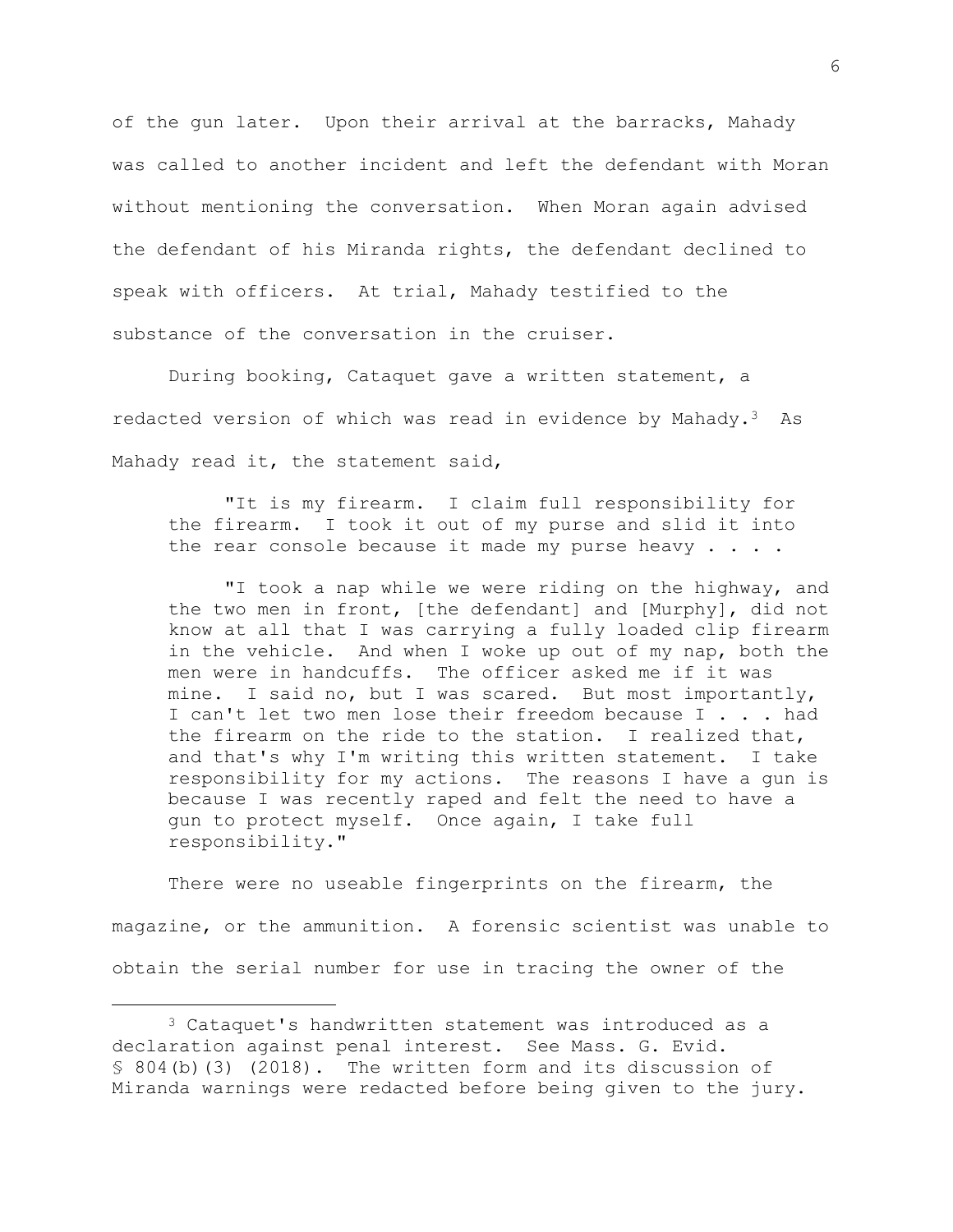firearm. The defendant was convicted of unlawful possession of a firearm in a vehicle and unlawful possession of a loaded firearm in a vehicle, and acquitted of possession of a firearm with a defaced serial number.<sup>4</sup> The Appeals Court reversed the conviction of possession of a loaded firearm without a license and affirmed the conviction of possession of a firearm (in a vehicle) without a license to carry. We allowed both parties' applications for further appellate review.

2. Discussion. a. Mens rea requirement for G. L. c. 269, § 10 (n). General Laws c. 269, § 10 (a), defines the offense of possession of a firearm, not in an individual's home or business, without a license. The statute is violated, inter alia, when an individual "knowingly has in his possession[,] or knowingly has under his control in a vehicle[,] a firearm, loaded or unloaded, . . . without either . . . being present in or on his residence or place of business . . . or having in effect a license to carry firearms . . . . " See Commonwealth v. Sann Than, 442 Mass. 748, 752 (2004).

General Laws c. 269, § 10 (n), provides a sentencing enhancement to the crime of unlicensed possession of a firearm

<sup>4</sup> As mentioned, after trial on the firearms charges, the defendant pleaded guilty to the charge of operating a motor vehicle with a suspended license. He does not appeal from that conviction, and it is not before us.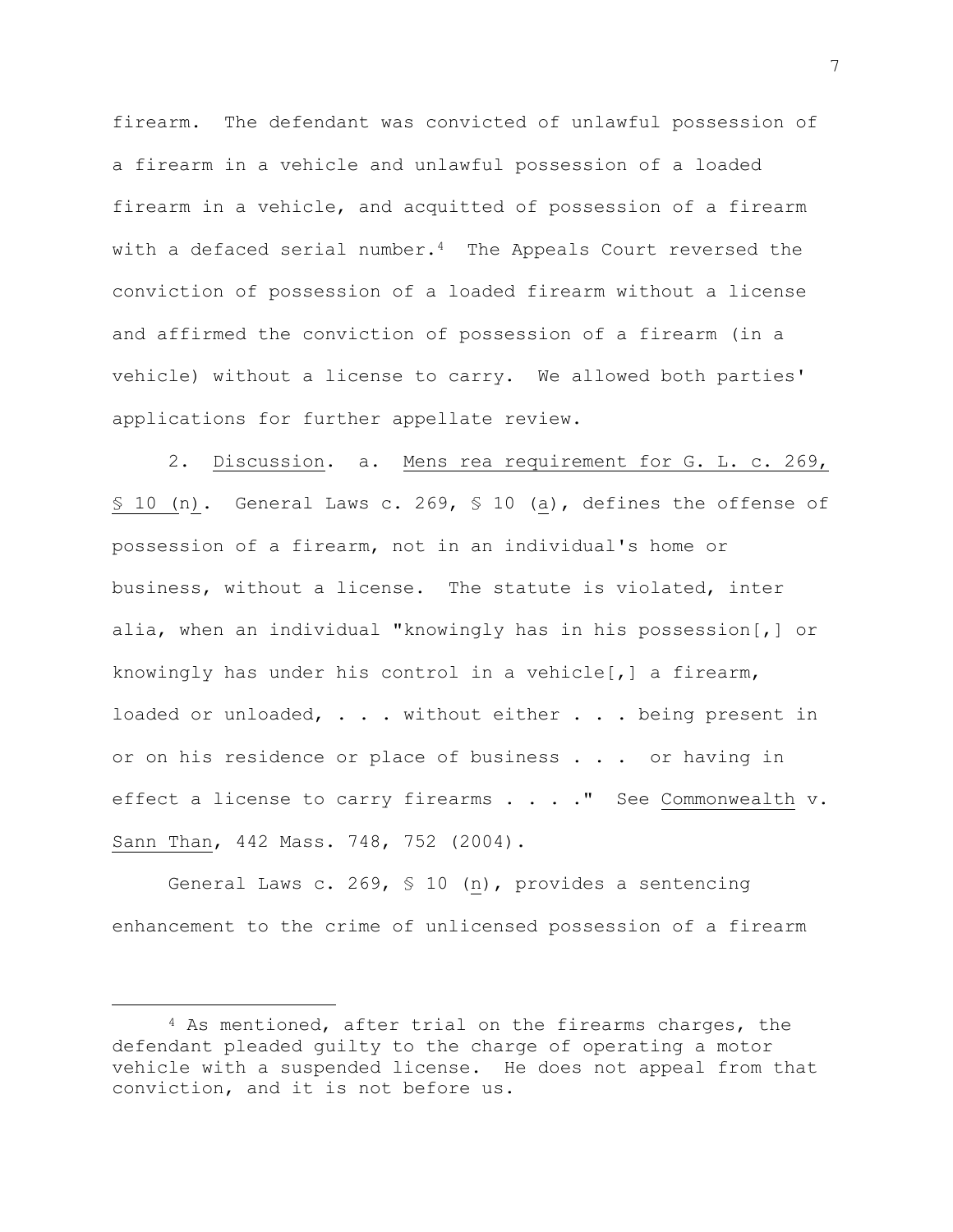where an unlicensed firearm was loaded.<sup>5</sup> It does not create a stand-alone offense; in order to be convicted under G. L. c. 269, § 10 (n), an individual must first have been convicted under G. L. c. 269, § 10 (a) or (c). Commonwealth v. Loadholt, 456 Mass. 411, 423-424 (2010), S.C., 460 Mass. 723 (2011). See Commonwealth v. Dancy, 90 Mass. App. Ct. 703, 705 (2016) ("We interpret the plain language of this section to require a finding that § 10[a] or § 10[c] has been violated before the penalty enhancement provision in § 10[n] can apply").

At the close of all the evidence in this case, the judge indicated that he would give the jury instruction for the charge of unlawful possession of a loaded firearm proposed by defense counsel. Under the wording of that instruction, the Commonwealth was required to prove that (1) the defendant possessed or had control over a firearm; (2) the weapon met the legal definition of a firearm; (3) the defendant knew that he possessed a firearm; and (4) ammunition was contained in the weapon or within the feeding device attached to the weapon. The

<sup>5</sup> General Laws c. 269, § 10 (n), provides, in its entirety:

<sup>&</sup>quot;Whoever violates paragraph (a) or paragraph (c), by means of a loaded firearm, loaded sawed off shotgun or loaded machine gun shall be further punished by imprisonment in the house of correction for not more than [two and one-half] years, which sentence shall begin from and after the expiration of the sentence for the violation of paragraph (a) or paragraph (c)."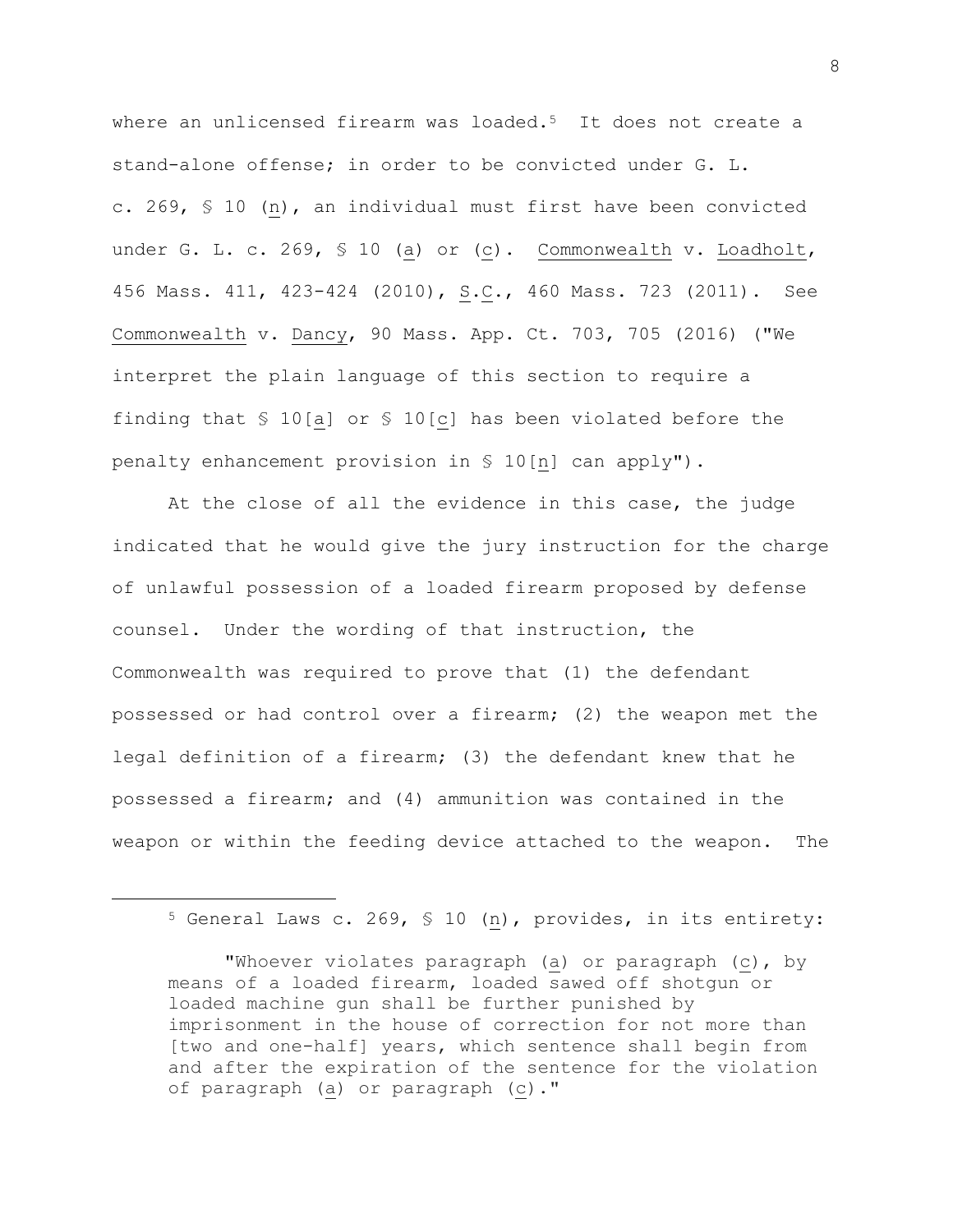judge ultimately gave an instruction that combined language requested by the defendant and by the Commonwealth, and which mistakenly stated that five elements were required, while including only the four elements listed above. During deliberations, the jury sent the judge the following question: "[O]ur instruction[] says there must be five elements, and we were only provided with four. Does the defendant have to know whether the firearm was loaded, or just that he possessed it and it was loaded?" The judge conferred with each attorney and ultimately decided, with the agreement of both attorneys, to explain that the word "five" had been a misprint and should have been "four," and then to read the version of the instruction that the defendant had requested as to the required elements of the offense.

In his appeal to the Appeals Court, the defendant challenged the sufficiency of the evidence to sustain the conviction under G. L. c. 269, § 10 (n), arguing that the Commonwealth was required to prove that he knew the firearm was loaded. Relying on our prior case law that unlawful possession of ammunition, G. L. c. 269, § 10 (h), is a lesser included offense of unlawful possession of a loaded firearm, and requires the Commonwealth to prove that a defendant knowingly possessed ammunition, the Appeals Court concluded that it was bound by the reasoning of Commonwealth v. Johnson, 461 Mass. 44, 52-53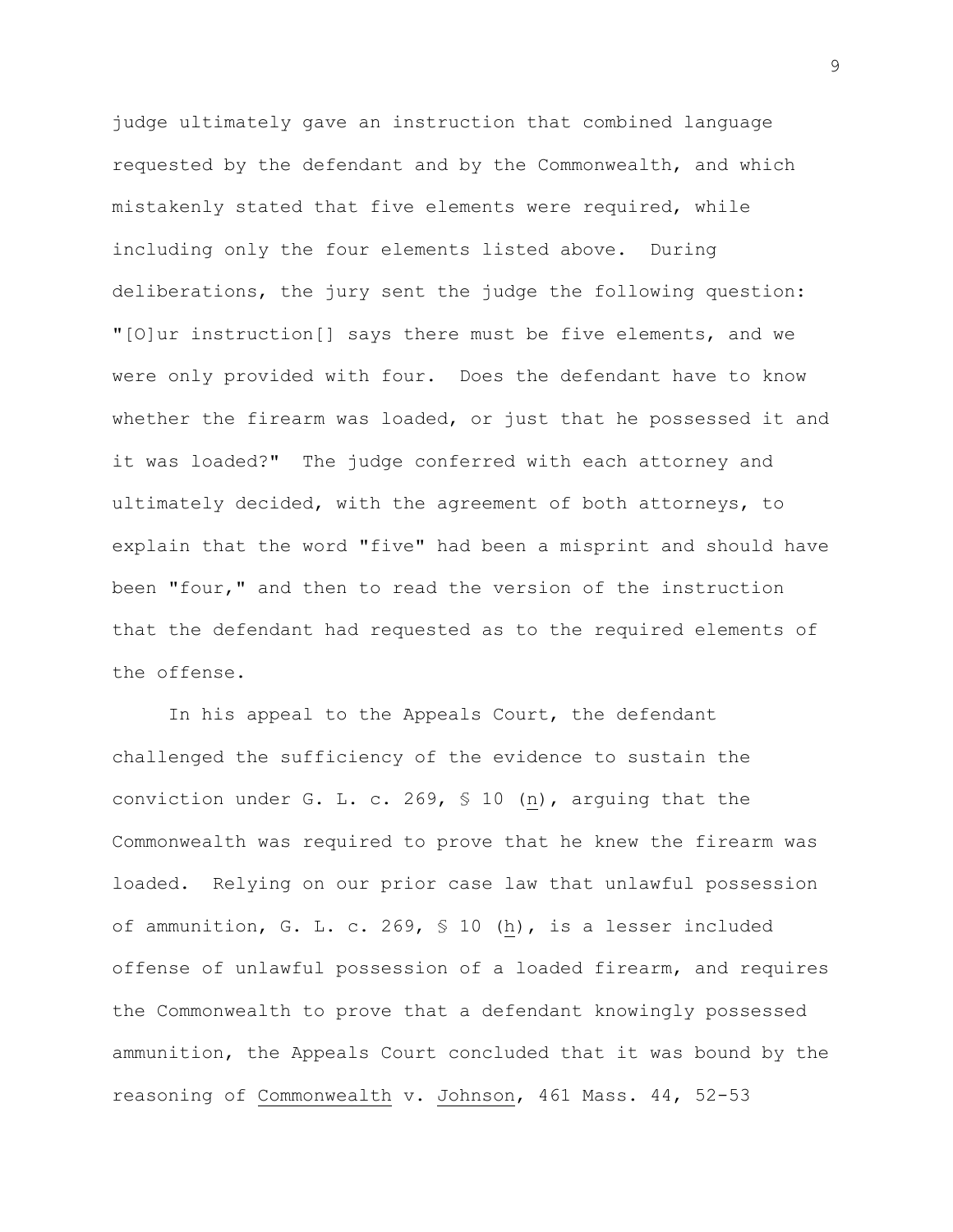(2011), and adopted the defendant's argument. See Brown, 91 Mass. App. Ct. at 291-293; Johnson, supra at 53 (conviction of possession of unlicensed firearm requires knowledge that object possessed met definition of firearm, and possession of ammunition without firearms identification card requires knowledge that ammunition possessed met legal definition of ammunition; because "[a]ll of the required elements of unlawful possession of ammunition were encompassed by the elements of unlawful possession of a loaded firearm, . . . the former crime was a lesser included offense of the latter crime"). As the evidence here showed that the defendant "could not have discerned whether the gun was loaded merely by looking at it," and the Commonwealth presented no evidence that the defendant knew it was loaded, the Appeals Court concluded that there was "no basis on which a rational juror could conclude beyond a reasonable doubt that the defendant knew the gun was loaded" and set aside the verdict on that charge. See Brown, supra at 293.

The Commonwealth argues that G. L. c. 269,  $\frac{1}{5}$  10 (n), is merely a sentencing enhancement for which a separate element of mens rea is not required beyond that necessary to prove the underlying offense, G. L. c. 269, § 10 (a). See Commonwealth v. Rodriguez, 415 Mass. 447, 452-453 (1993) (in convicting defendant of trafficking instead of possession, Commonwealth need prove only quantity of drugs, not defendant's knowledge of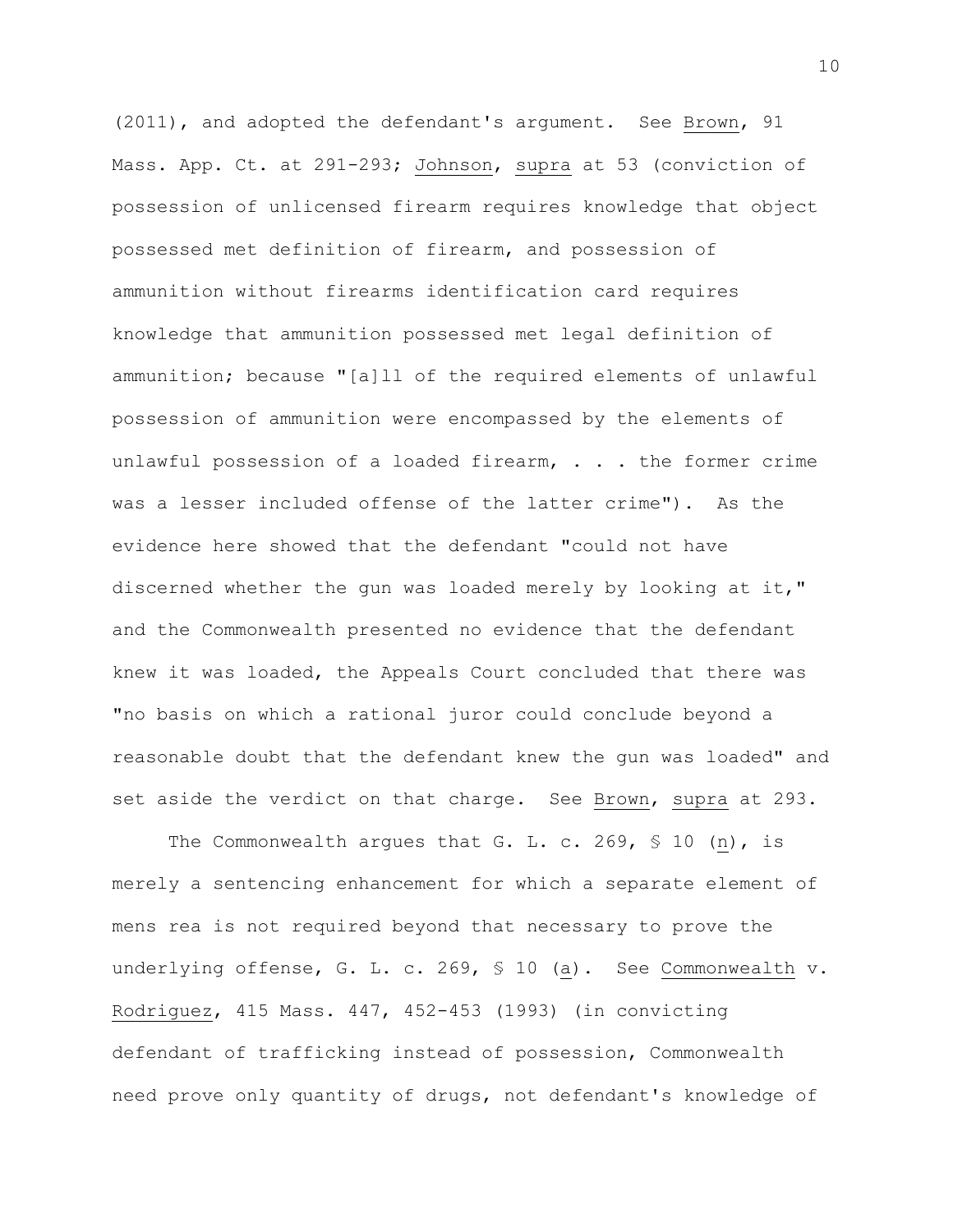quantity); Commonwealth v. Alvarez, 413 Mass. 224, 228-230 (1992) (statute providing sentencing enhancement for drugdealing offense committed within 1,000 feet of school does not violate due process). The Commonwealth suggests that G. L. c. 269, § 10 (n), "is not totally void of any mens rea requirement," Alvarez, supra at 229, in that the Commonwealth must prove the intent of the underlying possessory offense. Because some provisions of the firearms statute explicitly include a mens rea requirement ("knowingly"), the Commonwealth maintains, the omission of any explicit language requiring knowledge in the words of G. L. c. 269, § 10 (n), must indicate that the Legislature intentionally omitted a knowledge requirement for enhanced sentencing under G. L. c. 269, § 10 (n).

"Our primary duty in interpreting a statute is 'to effectuate the intent of the Legislature in enacting it.'" Sheehan v. Weaver, 467 Mass. 734, 737 (2014), quoting Water Dep't of Fairhaven v. Department of Envtl. Protection, 455 Mass. 740, 744 (2010). "Ordinarily, where the language of a statute is plain and unambiguous, it is conclusive as to legislative intent." Thurdin v. SEI Boston, LLC, 452 Mass. 436, 444 (2008). That said, "[w]e will not adopt a literal construction of a statute if the consequences of such construction are absurd or unreasonable." Attorney Gen. v. School Comm. of Essex, 387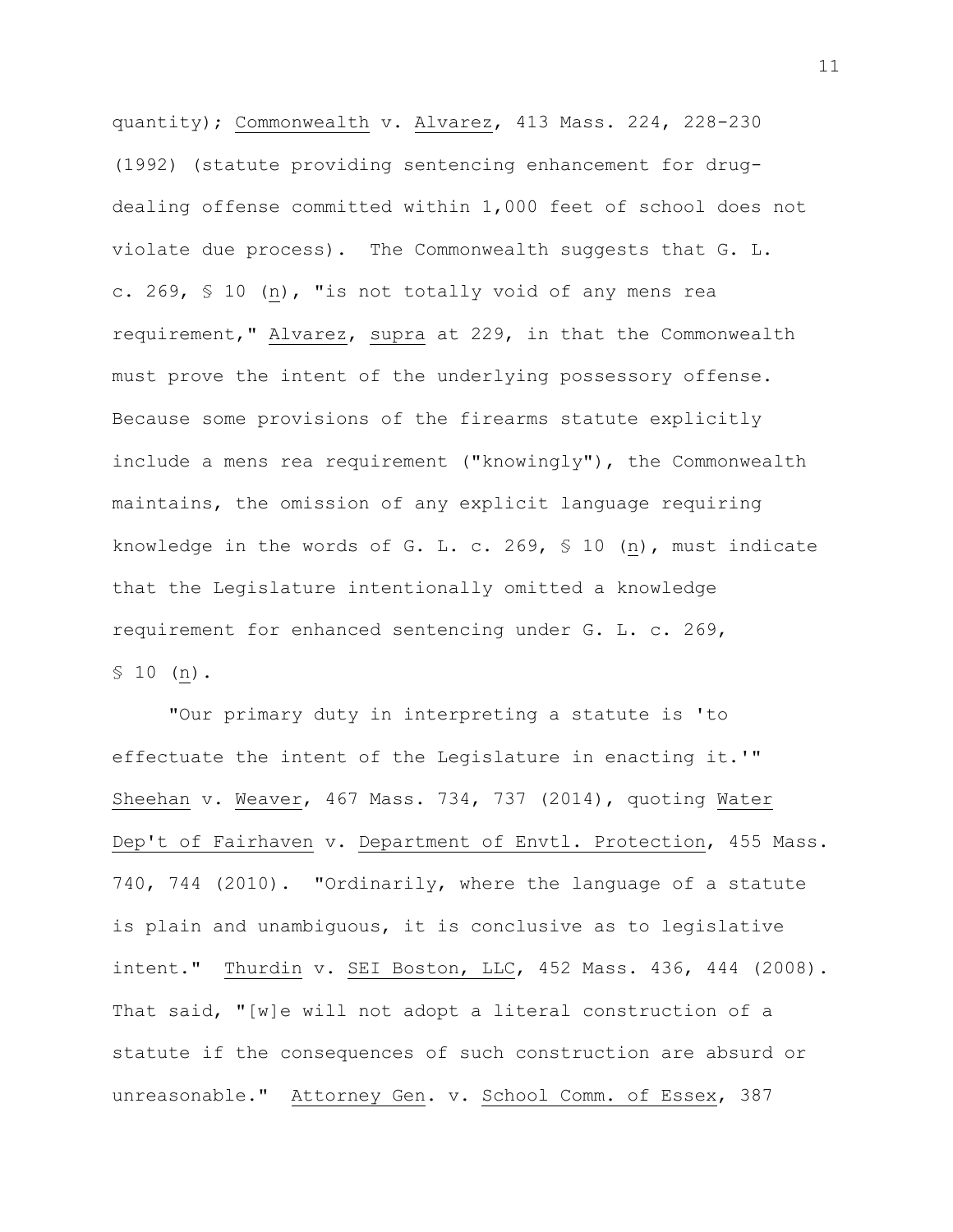Mass. 326, 336 (1982). See Black's Law Dictionary 11-12 (10th ed. 2014) (defining "absurdity" as "being grossly unreasonable" and "[a]n interpretation that would lead to an unconscionable result, esp. one that . . . the drafters could not have intended"). We therefore interpret statutes "so as to render the legislation effective, consonant with sound reason and common sense." Harvard Crimson, Inc. v. President & Fellows of Harvard College, 445 Mass. 745, 749 (2006).

The absence of any explicit language requiring knowledge in the enhancement provision of G. L. c. 269, § 10 (n), is not dispositive. We previously have concluded that other provisions of the firearms statute that do not explicitly contain a mens rea requirement, among them G. L. c. 269, § 10 (c) and (h), and previous versions of G. L. c. 269, § 10, implicitly require knowledge. See Johnson, 461 Mass. at 53; Commonwealth v. O'Connell, 432 Mass. 657, 663 (2000) (requiring knowledge of possession, but not knowledge of barrel length, to be convicted of possession of sawed-off shotgun with barrel less than statutory minimum, G. L. c. 269, § 10 [c]); Commonwealth v. Jackson, 369 Mass. 904, 916 (1976) (concluding that implicit knowledge requirement existed in previous version of G. L. c. 269, § 10 [a]); Commonwealth v. Boone, 356 Mass. 85, 87 (1969) (concluding that knowledge requirement was implicit in former G. L. c. 269, § 10, predecessor to current G. L. c. 269,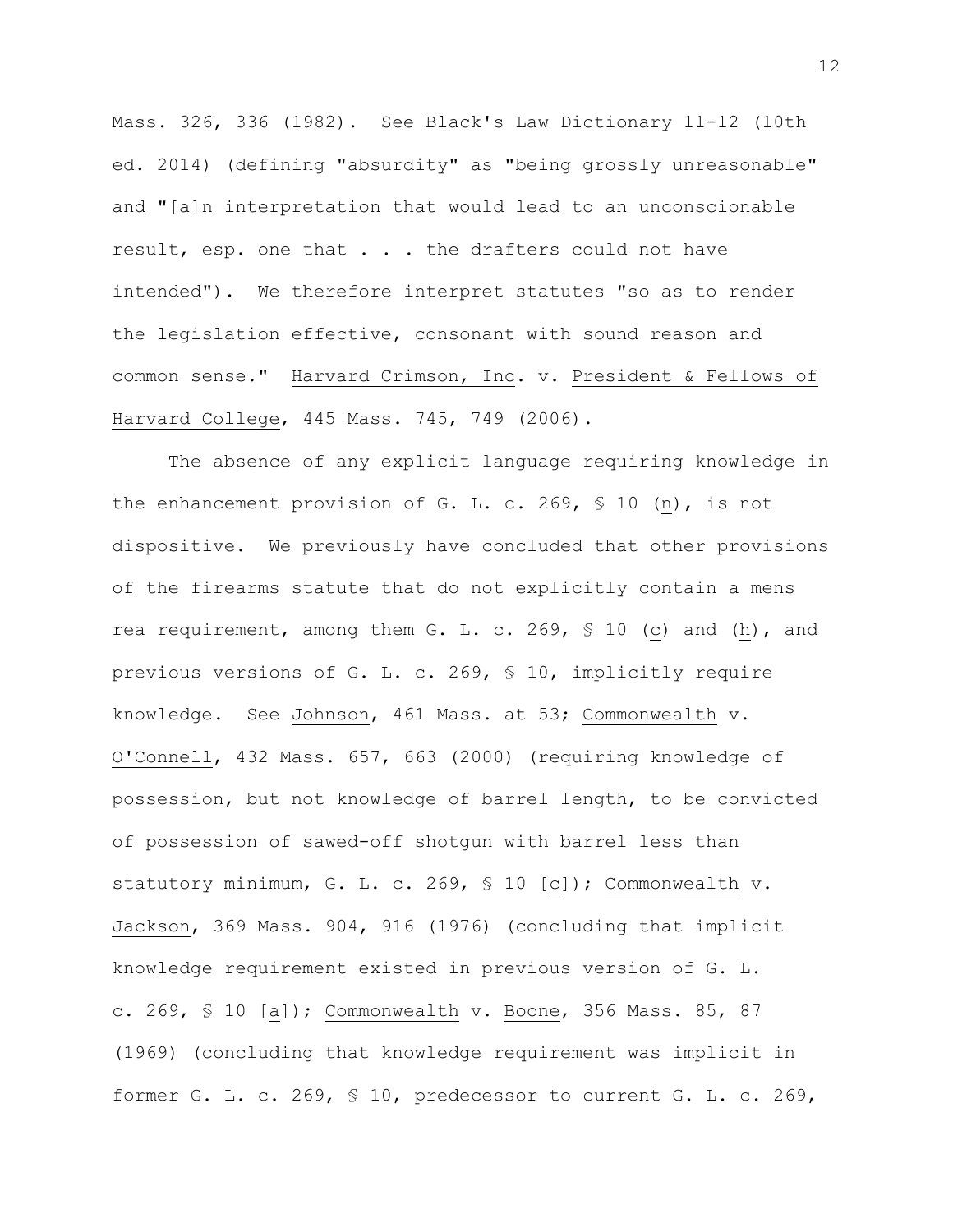§ 10 [a]). With respect to G. L. c. 269, § 10 (a), the Legislature ultimately revised the statutory language to include the element of "knowing" after our decision in Jackson, supra; it has not modified other provisions such as G. L. c. 269, § 10 (c) or (h).

We agree with the Appeals Court's analysis of our reasoning in Johnson, 461 Mass. at 53, concerning lesser included firearms offenses, and its implications in this case. "Under our longstanding rule derived from Morey v. Commonwealth, 108 Mass. 433, 434 (1871), a lesser included offense is one whose elements are a subset of the elements of the charged offense. . . . Thus, a lesser included offense is one which is necessarily accomplished on commission of the greater crime" (citation and quotations omitted). Commonwealth v. Porro, 458 Mass. 526, 531 (2010).<sup>6</sup> We

 $6$  In Commonwealth v. Porro, 458 Mass. 526, 532 (2010), we noted that there are "rare circumstances where the purposes of our lesser included offense jurisprudence are not served by a strict application of the doctrine in a particular case." This is not such a case. "In general, the cases where we have diverged from a strict application of the . . . rule have involved instances where, although each offense contains an element that the other does not, the different element in the lesser included offense is routinely undisputed and was not in dispute in the particular case." Id. See Commonwealth v. Walker, 426 Mass. 301, 304-305 (1997) (no dispute as to age of victims in convicting defendant of lesser included offense of indecent assault and battery on child under fourteen years of age); Costarelli v. Commonwealth, 374 Mass. 677, 683-684 (1978) (unauthorized use of motor vehicle is lesser included offense of larceny of motor vehicle where "use on a public way" is not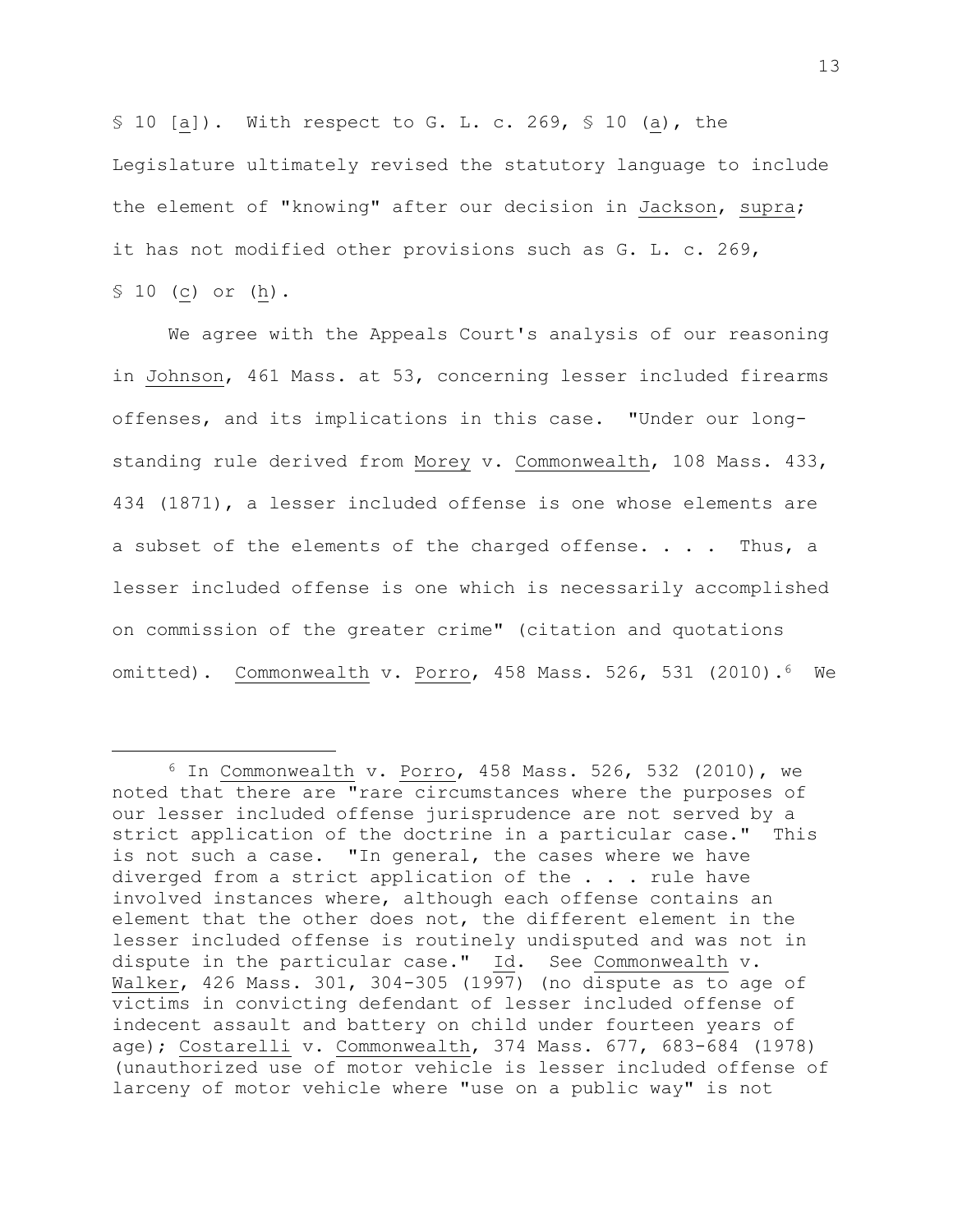repeatedly have reaffirmed our holding in Johnson, 461 Mass. at 52-53, that unlawful possession of ammunition is a lesser included offense of unlawful possession of a loaded firearm where the only ammunition at issue is contained in the firearm. See Commonwealth v. Rivas, 466 Mass. 184, 188-189 (2013); Commonwealth v. Charles, 463 Mass. 1008, 1008 (2012), cert. denied, 568 U.S. 1238 (2013); Commonwealth v. Jefferson, 461 Mass. 821, 828 n.7 (2012); Commonwealth v. Anderson, 461 Mass. 616, 632 n.17, cert. denied, 568 U.S. 946 (2012). Each element of the charge of unlawful possession of ammunition, therefore, must be an element of unlawful possession of a loaded firearm. Because the Commonwealth is required to prove that a defendant knowingly possesses ammunition that meets the legal definition of ammunition, see Johnson, supra, we conclude that the Commonwealth also must prove the element of knowing that the firearm was loaded with ammunition in order to convict a defendant of unlawful possession of a loaded firearm under G. L. c. 269, § 10 (n).

b. Evidence of defendant's knowledge. In reviewing a claim of insufficient evidence, we ask "whether, after viewing the evidence in the light most favorable to the prosecution, any rational trier of fact could have found the essential elements

often contested in practice). By contrast, knowledge whether the firearm was loaded was and is disputed here.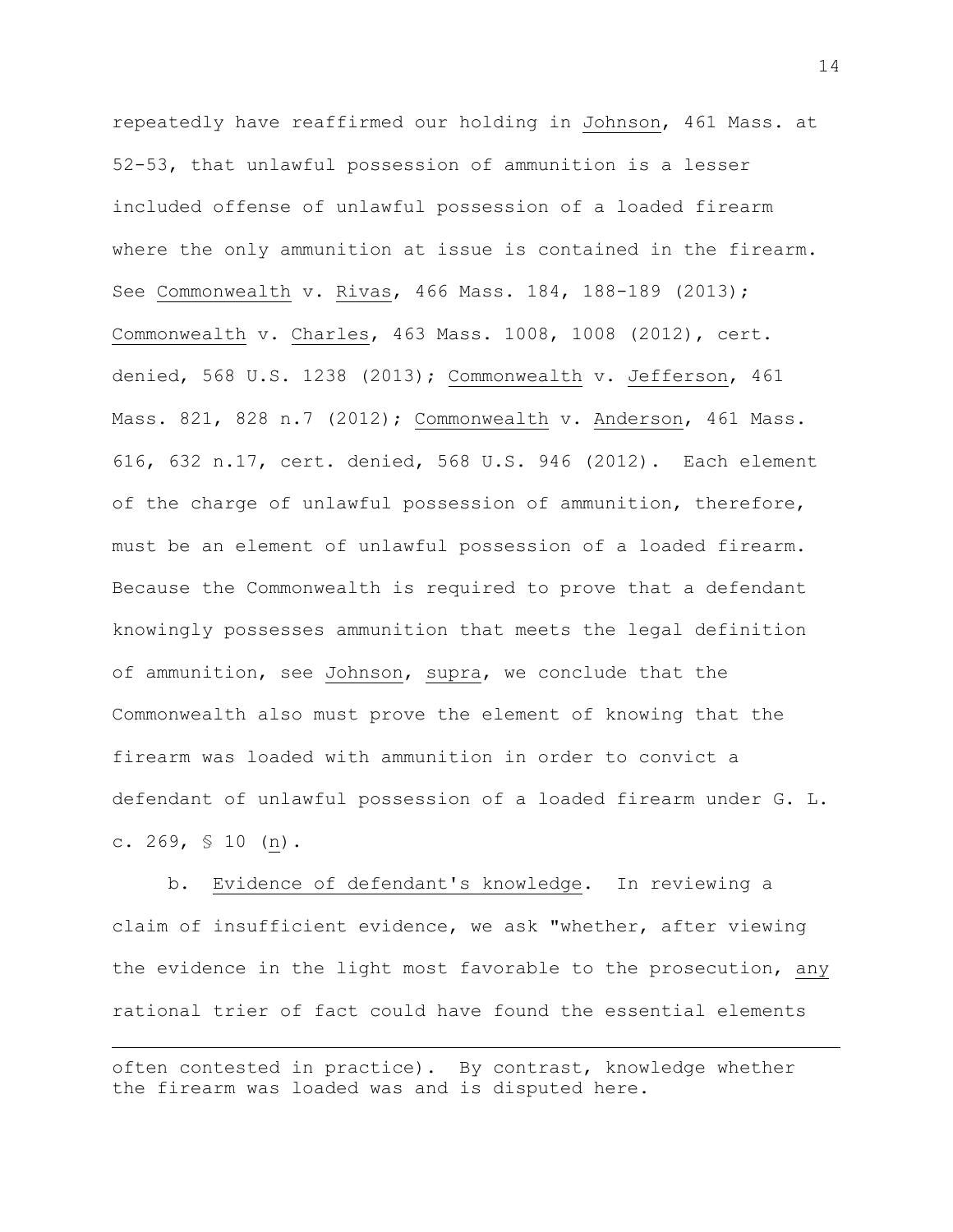of the crime beyond a reasonable doubt" (emphasis in original). Latimore, 378 Mass. at 677, quoting Jackson v. Virginia, 443 U.S. 307, 319 (1979). Here, we consider the sufficiency of the Commonwealth's evidence as to the defendant's knowledge whether the firearm he possessed was loaded.

We have observed that, in particular circumstances, a rational jury could infer that an individual who possessed a firearm was aware that it was loaded. See Commonwealth v. Cassidy, 479 Mass. 527, 537 (2018). "[K]nowledge can be inferred from circumstantial evidence, including any external indications signaling the nature of the weapon." Staples v. United States, 511 U.S. 600, 615 n.11 (1994) ("firing a fully automatic weapon would make the regulated characteristics of the weapon immediately apparent to its owner"). See Commonwealth v. Romero, 464 Mass. 648, 653 (2013) ("Proof of possession of [contraband] may be established by circumstantial evidence, and the inferences that can be drawn therefrom" [citation omitted]).

In this case, however, it was not possible to discern merely by observation whether the pistol found in the defendant's vehicle was loaded; the magazine was inserted inside the handle and was not visible. In addition, the Commonwealth did not present any evidence from which an inference could be drawn that the defendant was aware that the firearm was loaded. See Brown, 91 Mass. App. Ct. at 293 & n.13 ("In its brief, the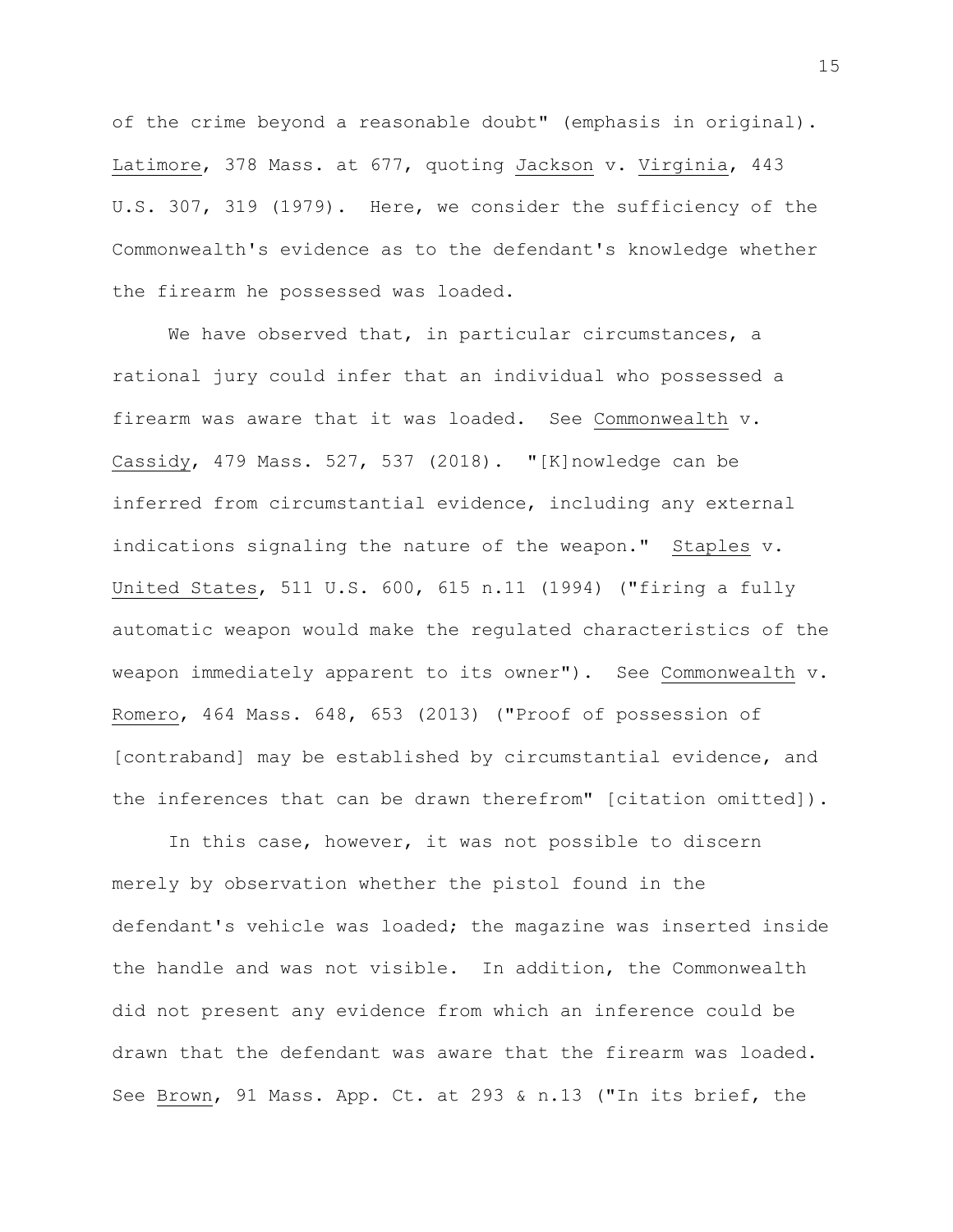Commonwealth defended the sufficiency of the evidence based only on its argument that it need not prove that the defendant knew that the gun was loaded. When pressed on the issue at oral argument, the Commonwealth characterized any proof of such knowledge as 'thin'").

Accordingly, on the facts of this case, no rational trier of fact could have found beyond a reasonable doubt that the defendant knew the firearm was loaded, and the conviction of possession of a loaded firearm without a license cannot stand.

c. Closing argument. The defendant also challenges the propriety of certain portions of the prosecutor's closing argument in which he suggested that Cataquet might have been the defendant's "new" girl friend, and that, consequently, she had a motive to fabricate and might have given the statement about the gun in order to protect him.

In his closing argument, the prosecutor argued that this was "a case about confessions." He urged the jury to credit Mahady's testimony concerning the defendant's statement about the gun, because he had no reason to lie, he did not "look" like he had been lying, and "his testimony makes sense." By the same token, the prosecutor urged the jury to disbelieve Cataquet's written statement that the gun belonged to her and that the defendant was unaware that it was in the vehicle, as likely motivated by Cataquet's relationship with the defendant. In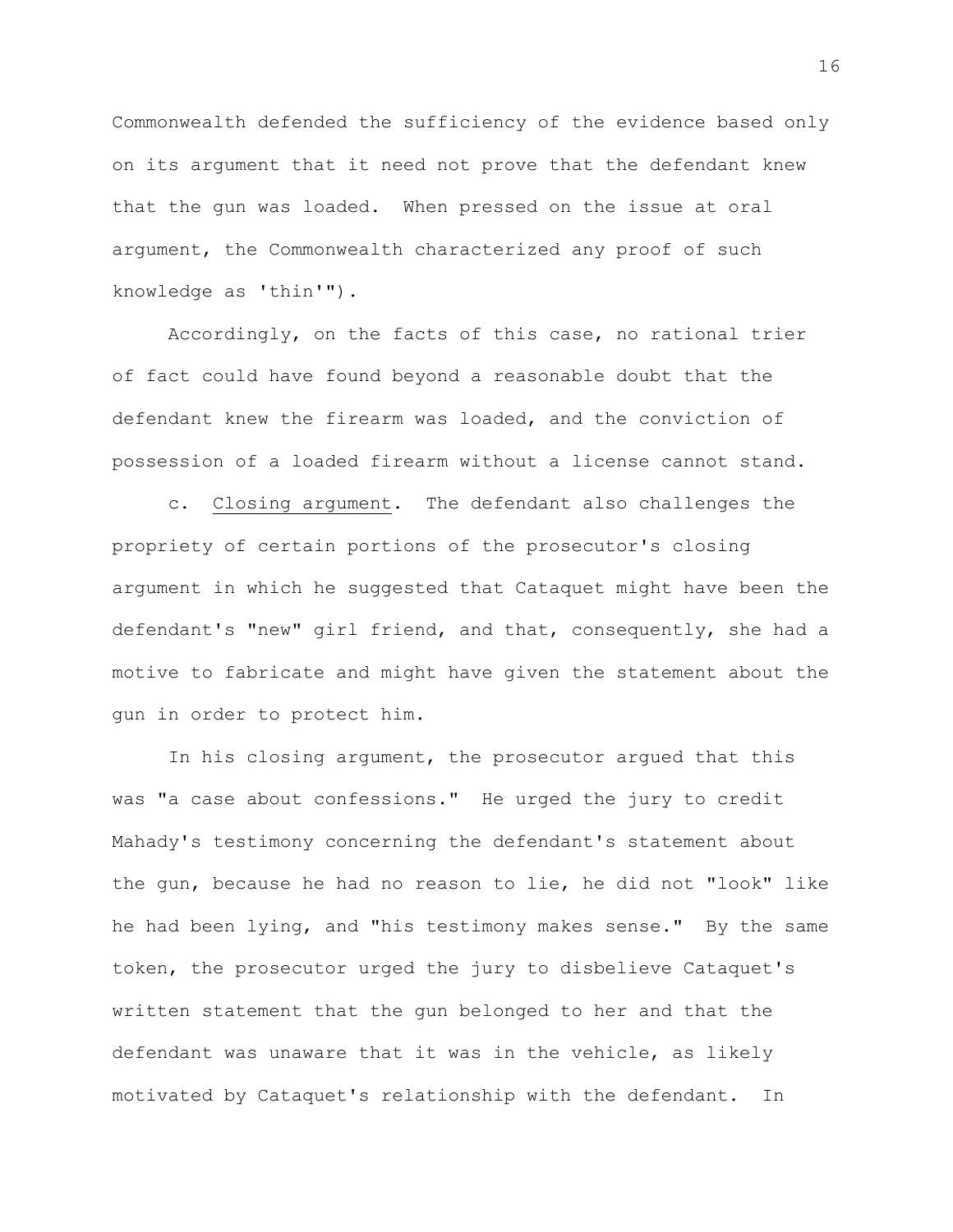conjunction with that argument, the prosecutor emphasized inconsistencies in Cataquet's statement: Cataquet told police that the firearm had a "fully loaded clip" and that she had removed it from her purse because it was too heavy, yet the magazine was "half full"<sup>7</sup> and no purse was collected from Cataquet at booking. The prosecutor then suggested that the defendant's relationship with his former girl friend must have ended recently, that Cataquet had remained in the vehicle when the defendant went to pick up clothes from his former girl friend's house "to avoid the ex," and that "it is certainly possible that Cataquet was covering for her boyfriend." The prosecutor then ended his closing as he had begun, by saying, "It's that simple: He said it was his gun. And this isn't a case about accusations. It's a case about confessions."

The defendant contends that these suggested inferences were improper and that, as a result, a new trial is required. Because the defendant did not object to these remarks at trial, we review for a substantial risk of a miscarriage of justice. See Commonwealth v. Dirgo, 474 Mass. 1012, 1016 (2016). "The

<sup>&</sup>lt;sup>7</sup> The testimony of the ballistician was that there had been five bullets in the magazine, and one was fired during ballistics testing, so four new bullets and one spent projectile were introduced in evidence. There was no evidence how much ammunition the magazine held, or how many bullets would have been required in order for it to be "half full," but the evidence did indicate that the magazine was not full.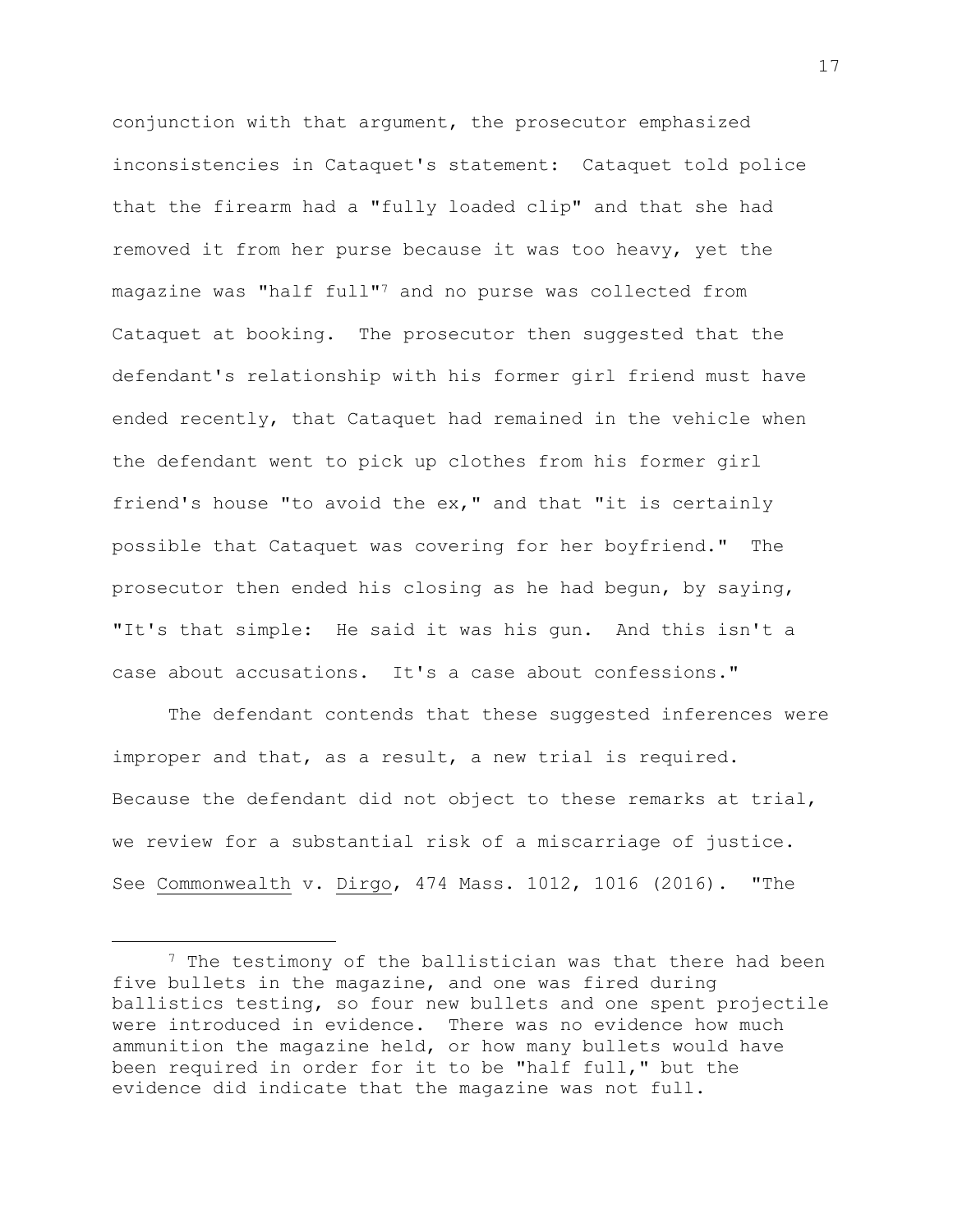substantial risk standard requires us to determine 'if we have a serious doubt whether the result of the trial might have been different had the error not been made.'" Id., quoting Commonwealth v. Azar, 435 Mass. 675, 687 (2002), S.C., 444 Mass. 72 (2005). The Appeals Court did not determine whether the suggested inferences were reasonable, because it concluded that any error would not have created a substantial risk of a miscarriage of justice. See Brown, 91 Mass. App. Ct. at 294 ("We are confident that the jury's verdict would not have been different had the prosecutor not raised the possibility that the two individuals were dating").

"Prosecutors must limit the scope of their arguments to facts in evidence and inferences that may be reasonably drawn from the evidence." Commonwealth v. Coren, 437 Mass. 723, 730 (2002). Nonetheless, "[t]he inferences . . . need only be reasonable and possible and need not be necessary or inescapable," Commonwealth v. Dinkins, 415 Mass. 715, 725 (1993). "In analyzing a claim of improper argument, the prosecutor's remarks must be viewed in light of the 'entire argument, as well as in light of the judge's instruction to the jury and the evidence at trial.'" Commonwealth v. Lamrini, 392 Mass. 427, 432 (1984), quoting Commonwealth v. Bourgeois, 391 Mass. 869, 885 (1984).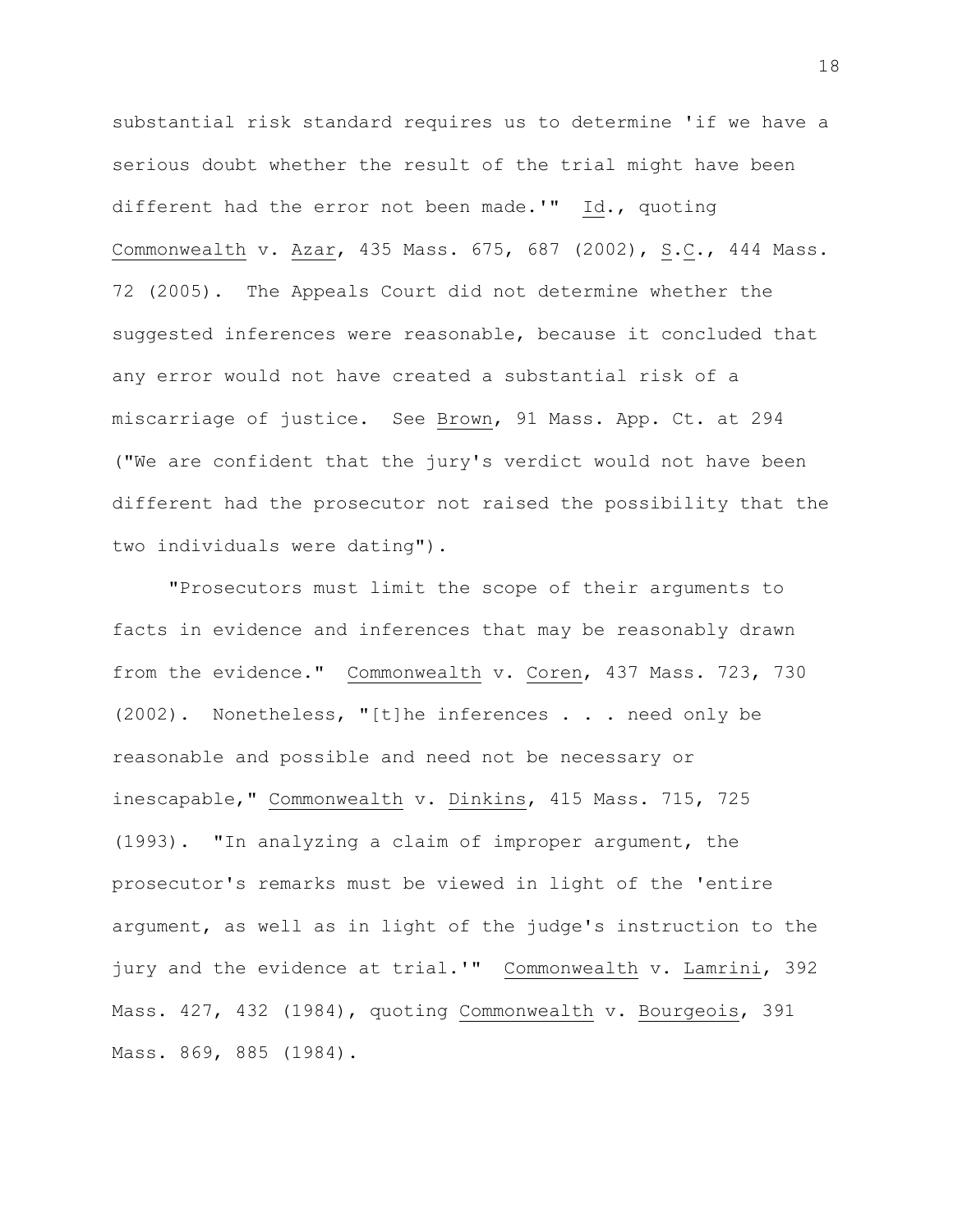The prosecutor did not explicitly present the purported relationship as outright fact, arguing that "it is certainly possible" that the defendant and Cataquet were involved in a relationship, but the prosecutor did rely on this suggested inference. The defendant contends that such an inference was unreasonable where there was no evidence that the two were involved in a romantic relationship, particularly as there was a third passenger in the vehicle and Cataquet was in the back seat.

As the Commonwealth maintains, the suggested inference that the defendant and Cataquet were in a relationship did support a motive for lying, but, given the evidence introduced, the suggestion itself is, at best, a stretch. There was no evidence to indicate that Cataquet and the defendant were involved in a romantic relationship, and we do not adopt the Commonwealth's suggestion that being a rear seat passenger in a vehicle the defendant was driving, with another passenger in the front seat, would suggest as much. The inference that the defendant and Cataquet were involved in a romantic relationship so close that she would lie about having committed a crime in order to protect him went too far.

Nonetheless, the discrepancies in Mahady's and Cataquet's statements were squarely before the jury, as was the lack of evidentiary support for Cataquet's statements. In the

19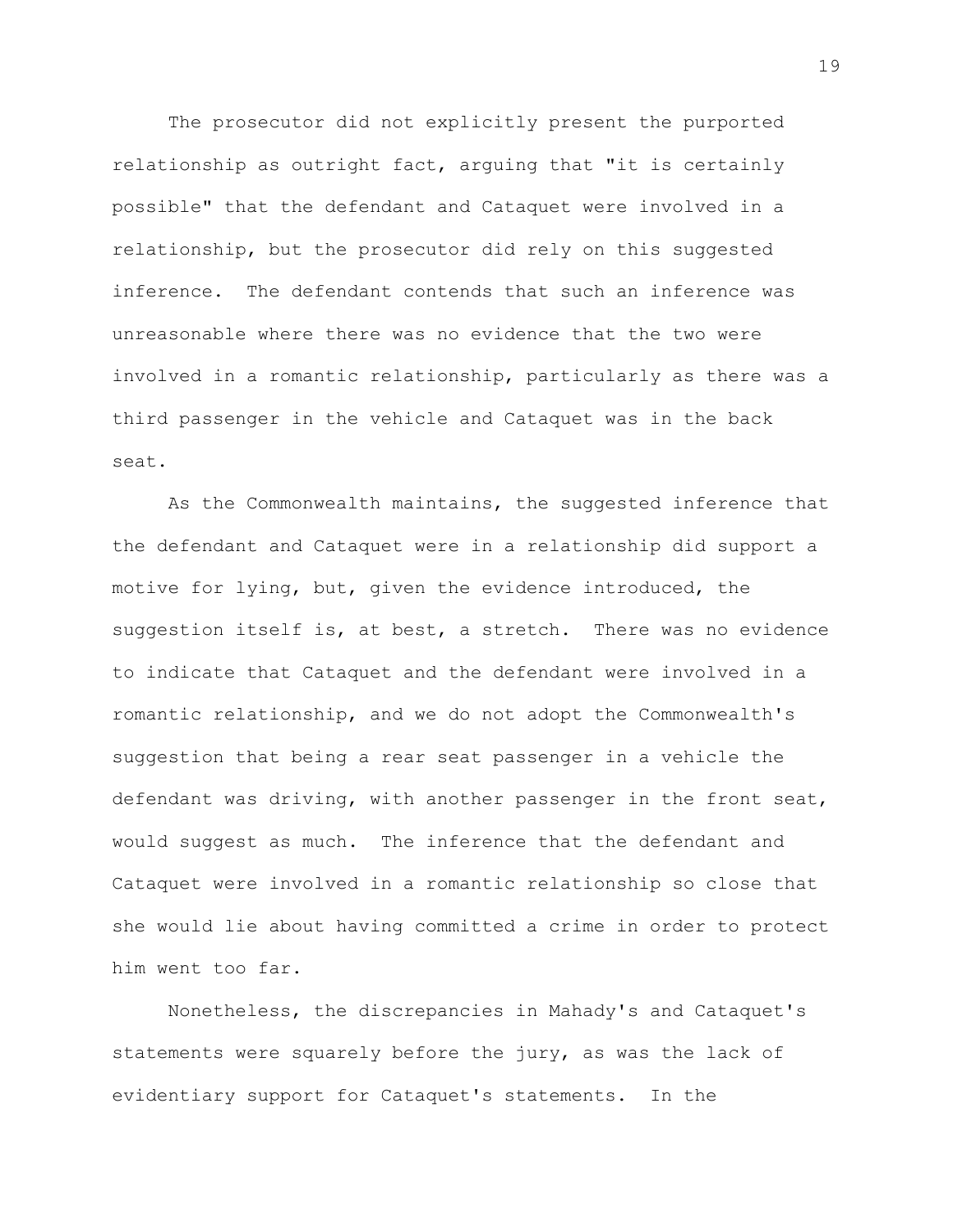circumstances here, even if the challenged inference of a motive for a "coverup" was not reasonable, we conclude that there was no substantial risk of a miscarriage of justice in the prosecutor's statements. While the remarks should not have been made, the judge properly instructed the jury that closing arguments are not evidence and that they must "confine [their] consideration to the evidence and nothing but the evidence." See Commonwealth v. Resende, 476 Mass. 141, 154-155 (2017). We are confident that the result of the trial would not have been different if the prosecutor had relied solely on the inconsistencies in Cataquet's statement in arguing that she was lying, and had not suggested that she and the defendant were involved in a relationship, or, indeed, had relied solely on Mahady's lack of a motive to lie in the course of his duty. The prosecutor properly urged the jury, several times, to use their "common sense" in considering Cataquet's statement. Whatever her motive for making it, the jury would not have drawn a different conclusion about the reliability of Cataquet's statement that she removed the gun from her purse (not found at the scene or at booking) because it was too heavy, and placed it in the rear seat console. Because it would have made no difference in the result, the challenged statements in the prosecutor's closing argument do not require a new trial.